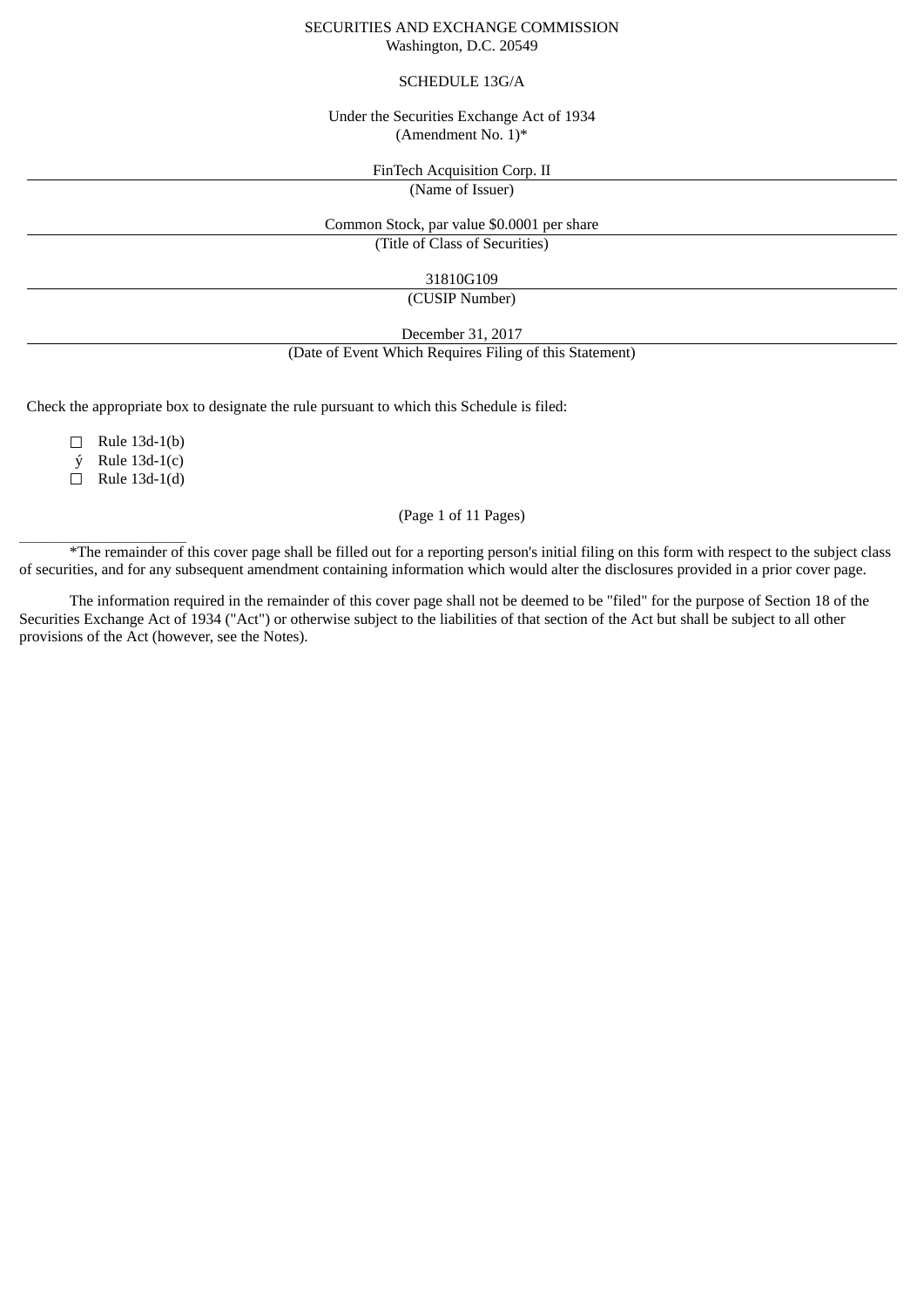| 1                                                                  | NAME OF REPORTING PERSON<br>Davidson Kempner Partners                   |                                                                                   |  |  |
|--------------------------------------------------------------------|-------------------------------------------------------------------------|-----------------------------------------------------------------------------------|--|--|
| $\overline{2}$                                                     |                                                                         | CHECK THE APPROPRIATE BOX IF A MEMBER OF A GROUP<br>(a) $\Box$<br>(b) $\acute{y}$ |  |  |
| 3                                                                  | <b>SEC USE ONLY</b>                                                     |                                                                                   |  |  |
| 4                                                                  | CITIZENSHIP OR PLACE OF ORGANIZATION<br>New York                        |                                                                                   |  |  |
|                                                                    | 5                                                                       | <b>SOLE VOTING POWER</b><br>$\mathbf{0}$                                          |  |  |
| <b>NUMBER OF</b><br><b>SHARES</b><br><b>BENEFICIALLY</b>           | 6                                                                       | <b>SHARED VOTING POWER</b><br>236,034                                             |  |  |
| <b>OWNED BY</b><br><b>EACH</b><br><b>REPORTING</b><br>PERSON WITH: | 7                                                                       | <b>SOLE DISPOSITIVE POWER</b><br>0                                                |  |  |
|                                                                    | 8                                                                       | SHARED DISPOSITIVE POWER<br>236,034                                               |  |  |
| 9                                                                  | AGGREGATE AMOUNT BENEFICIALLY OWNED BY EACH REPORTING PERSON<br>236,034 |                                                                                   |  |  |
| 10                                                                 | CHECK BOX IF THE AGGREGATE AMOUNT IN ROW (9) EXCLUDES CERTAIN SHARES    |                                                                                   |  |  |
| 11                                                                 | PERCENT OF CLASS REPRESENTED BY AMOUNT IN ROW (9)<br>0.99%              |                                                                                   |  |  |
| 12                                                                 | TYPE OF REPORTING PERSON<br>PN                                          |                                                                                   |  |  |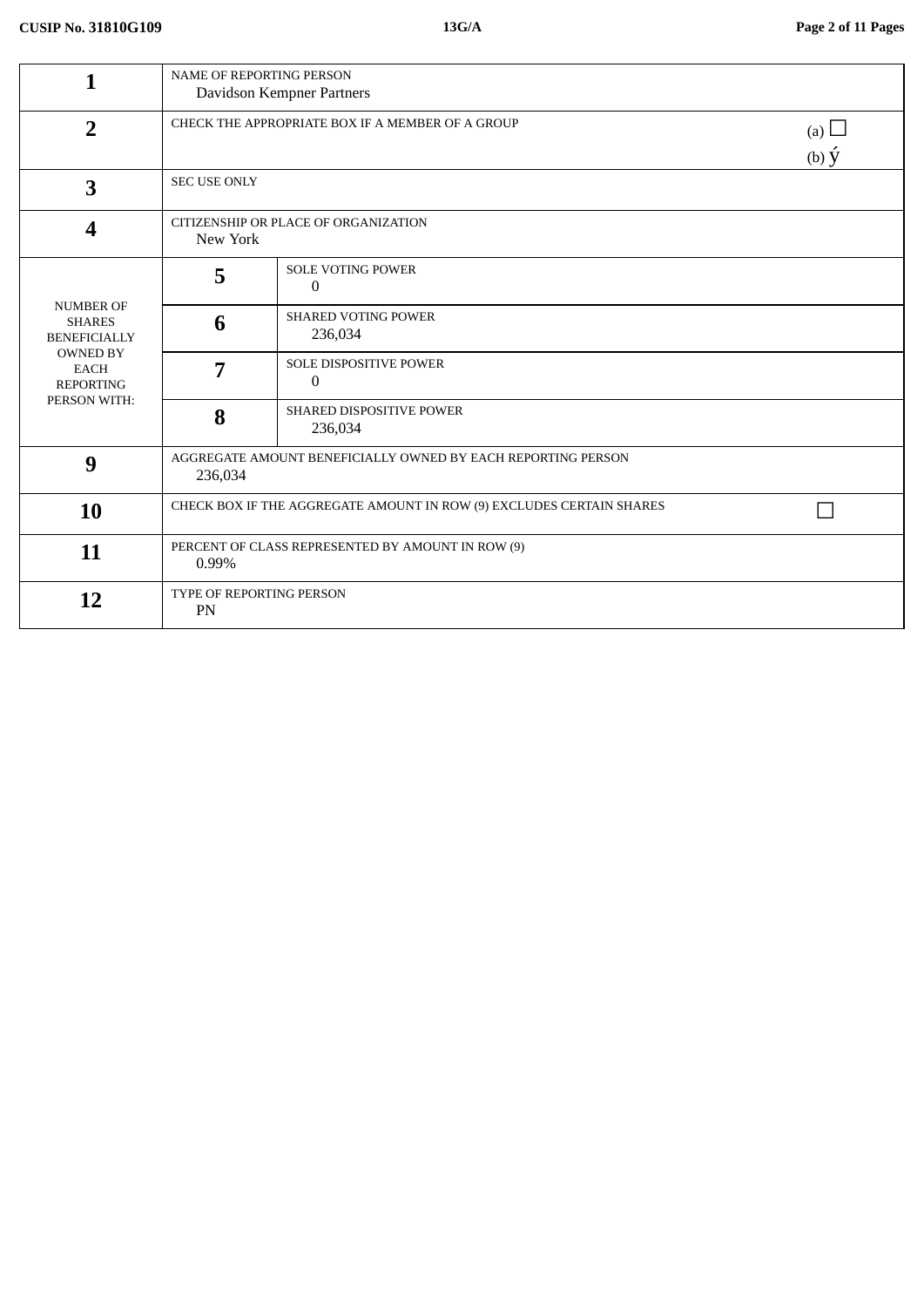| 1                                                                                                                              | <b>NAME OF REPORTING PERSON</b><br>Davidson Kempner Institutional Partners, L.P.    |                                          |  |  |
|--------------------------------------------------------------------------------------------------------------------------------|-------------------------------------------------------------------------------------|------------------------------------------|--|--|
| $\overline{2}$                                                                                                                 | CHECK THE APPROPRIATE BOX IF A MEMBER OF A GROUP<br>(a) $\Box$<br>$(b)$ $\acute{y}$ |                                          |  |  |
| 3                                                                                                                              | <b>SEC USE ONLY</b>                                                                 |                                          |  |  |
| 4                                                                                                                              | CITIZENSHIP OR PLACE OF ORGANIZATION<br>Delaware                                    |                                          |  |  |
|                                                                                                                                | 5                                                                                   | <b>SOLE VOTING POWER</b><br>$\mathbf{0}$ |  |  |
| <b>NUMBER OF</b><br><b>SHARES</b><br><b>BENEFICIALLY</b><br><b>OWNED BY</b><br><b>EACH</b><br><b>REPORTING</b><br>PERSON WITH: | 6                                                                                   | <b>SHARED VOTING POWER</b><br>532,745    |  |  |
|                                                                                                                                | 7                                                                                   | SOLE DISPOSITIVE POWER<br>$\overline{0}$ |  |  |
|                                                                                                                                | 8                                                                                   | SHARED DISPOSITIVE POWER<br>532,745      |  |  |
| 9                                                                                                                              | AGGREGATE AMOUNT BENEFICIALLY OWNED BY EACH REPORTING PERSON<br>532,745             |                                          |  |  |
| 10                                                                                                                             | CHECK BOX IF THE AGGREGATE AMOUNT IN ROW (9) EXCLUDES CERTAIN SHARES                |                                          |  |  |
| 11                                                                                                                             | PERCENT OF CLASS REPRESENTED BY AMOUNT IN ROW (9)<br>2.23%                          |                                          |  |  |
| 12                                                                                                                             | TYPE OF REPORTING PERSON<br>PN                                                      |                                          |  |  |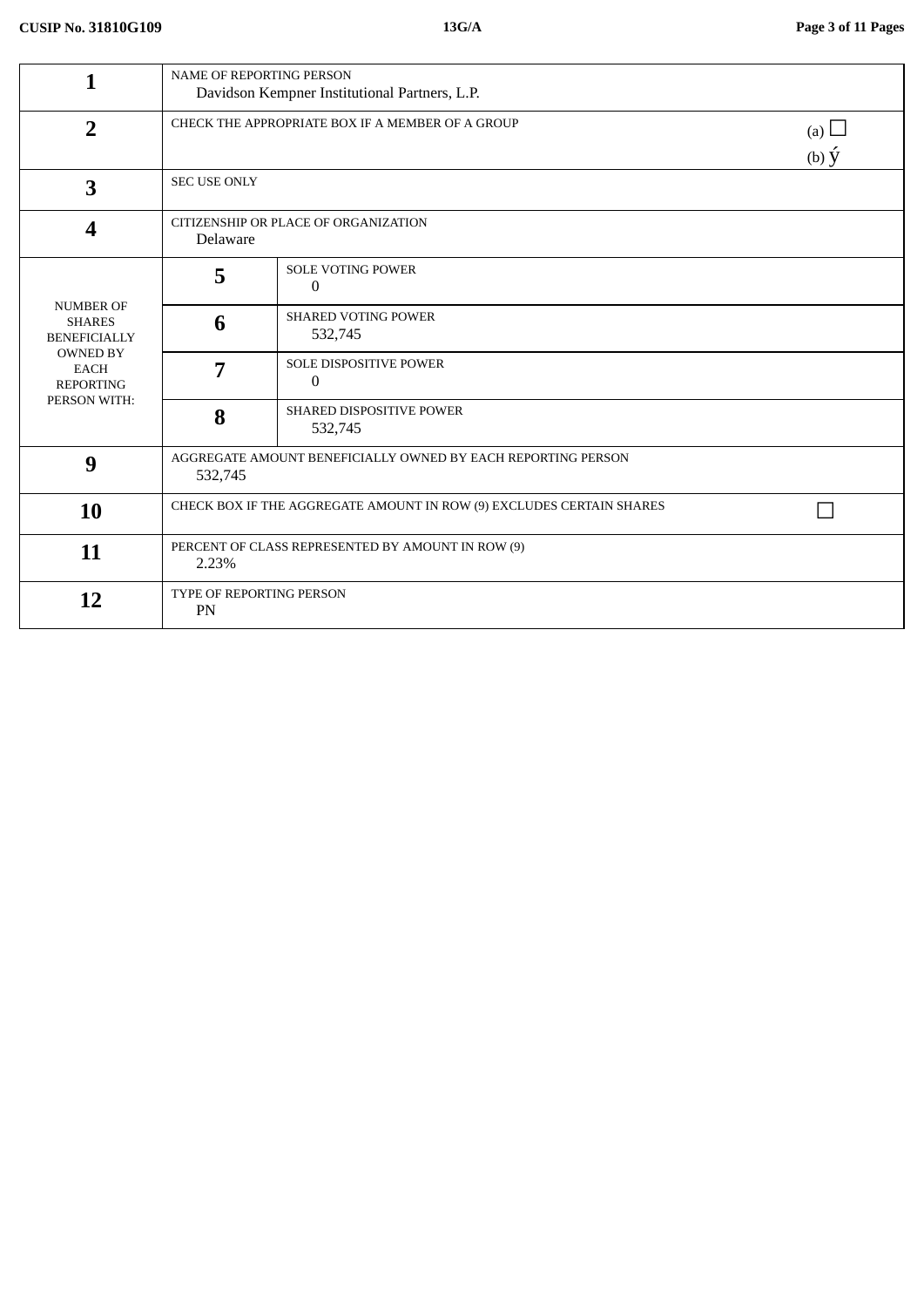| 1                                                                                                                              | <b>NAME OF REPORTING PERSON</b><br>Davidson Kempner International, Ltd.             |                                               |  |  |
|--------------------------------------------------------------------------------------------------------------------------------|-------------------------------------------------------------------------------------|-----------------------------------------------|--|--|
| $\overline{2}$                                                                                                                 | CHECK THE APPROPRIATE BOX IF A MEMBER OF A GROUP<br>(a) $\Box$<br>$(b)$ $\acute{y}$ |                                               |  |  |
| 3                                                                                                                              | <b>SEC USE ONLY</b>                                                                 |                                               |  |  |
| 4                                                                                                                              | CITIZENSHIP OR PLACE OF ORGANIZATION<br><b>British Virgin Islands</b>               |                                               |  |  |
| <b>NUMBER OF</b><br><b>SHARES</b><br><b>BENEFICIALLY</b><br><b>OWNED BY</b><br><b>EACH</b><br><b>REPORTING</b><br>PERSON WITH: | 5                                                                                   | <b>SOLE VOTING POWER</b><br>$\mathbf{0}$      |  |  |
|                                                                                                                                | 6                                                                                   | <b>SHARED VOTING POWER</b><br>567,764         |  |  |
|                                                                                                                                | 7                                                                                   | <b>SOLE DISPOSITIVE POWER</b><br>$\mathbf{0}$ |  |  |
|                                                                                                                                | 8                                                                                   | SHARED DISPOSITIVE POWER<br>567,764           |  |  |
| 9                                                                                                                              | AGGREGATE AMOUNT BENEFICIALLY OWNED BY EACH REPORTING PERSON<br>567,764             |                                               |  |  |
| 10                                                                                                                             | CHECK BOX IF THE AGGREGATE AMOUNT IN ROW (9) EXCLUDES CERTAIN SHARES                |                                               |  |  |
| 11                                                                                                                             | PERCENT OF CLASS REPRESENTED BY AMOUNT IN ROW (9)<br>2.38%                          |                                               |  |  |
| 12                                                                                                                             | TYPE OF REPORTING PERSON<br>CO                                                      |                                               |  |  |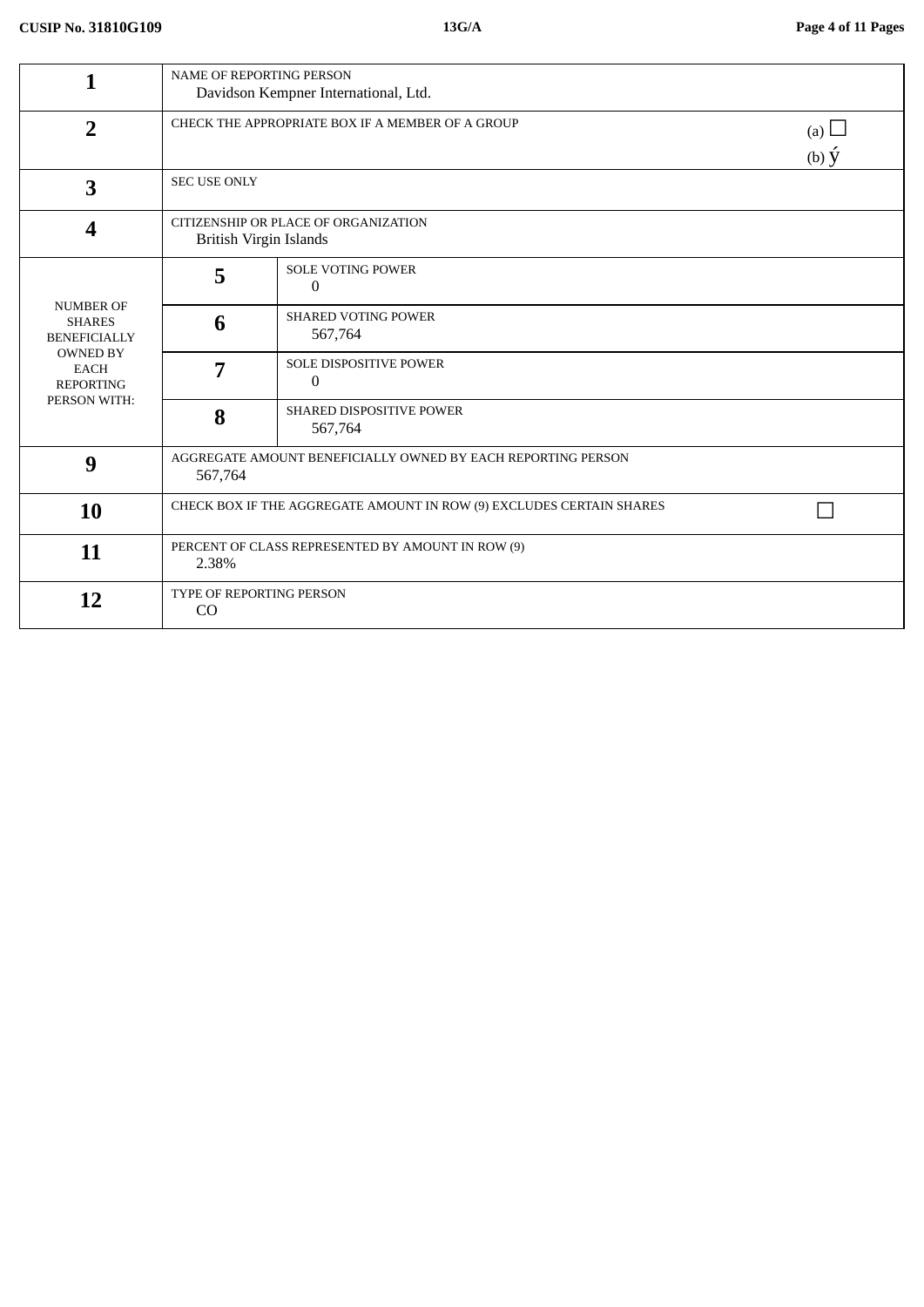| 1                                                                  | NAME OF REPORTING PERSON<br>Davidson Kempner Capital Management LP        |                                          |                             |
|--------------------------------------------------------------------|---------------------------------------------------------------------------|------------------------------------------|-----------------------------|
| $\overline{2}$                                                     | CHECK THE APPROPRIATE BOX IF A MEMBER OF A GROUP                          |                                          | (a) $\Box$<br>$(b) \hat{y}$ |
| 3                                                                  | <b>SEC USE ONLY</b>                                                       |                                          |                             |
| $\boldsymbol{4}$                                                   | CITIZENSHIP OR PLACE OF ORGANIZATION<br>Delaware                          |                                          |                             |
|                                                                    | 5                                                                         | <b>SOLE VOTING POWER</b><br>$\mathbf{0}$ |                             |
| <b>NUMBER OF</b><br><b>SHARES</b><br><b>BENEFICIALLY</b>           | 6                                                                         | <b>SHARED VOTING POWER</b><br>1,336,543  |                             |
| <b>OWNED BY</b><br><b>EACH</b><br><b>REPORTING</b><br>PERSON WITH: | 7                                                                         | <b>SOLE DISPOSITIVE POWER</b><br>0       |                             |
|                                                                    | 8                                                                         | SHARED DISPOSITIVE POWER<br>1,336,543    |                             |
| 9                                                                  | AGGREGATE AMOUNT BENEFICIALLY OWNED BY EACH REPORTING PERSON<br>1,336,543 |                                          |                             |
| 10                                                                 | CHECK BOX IF THE AGGREGATE AMOUNT IN ROW (9) EXCLUDES CERTAIN SHARES      |                                          |                             |
| 11                                                                 | PERCENT OF CLASS REPRESENTED BY AMOUNT IN ROW (9)<br>5.59%                |                                          |                             |
| 12                                                                 | TYPE OF REPORTING PERSON<br>PN                                            |                                          |                             |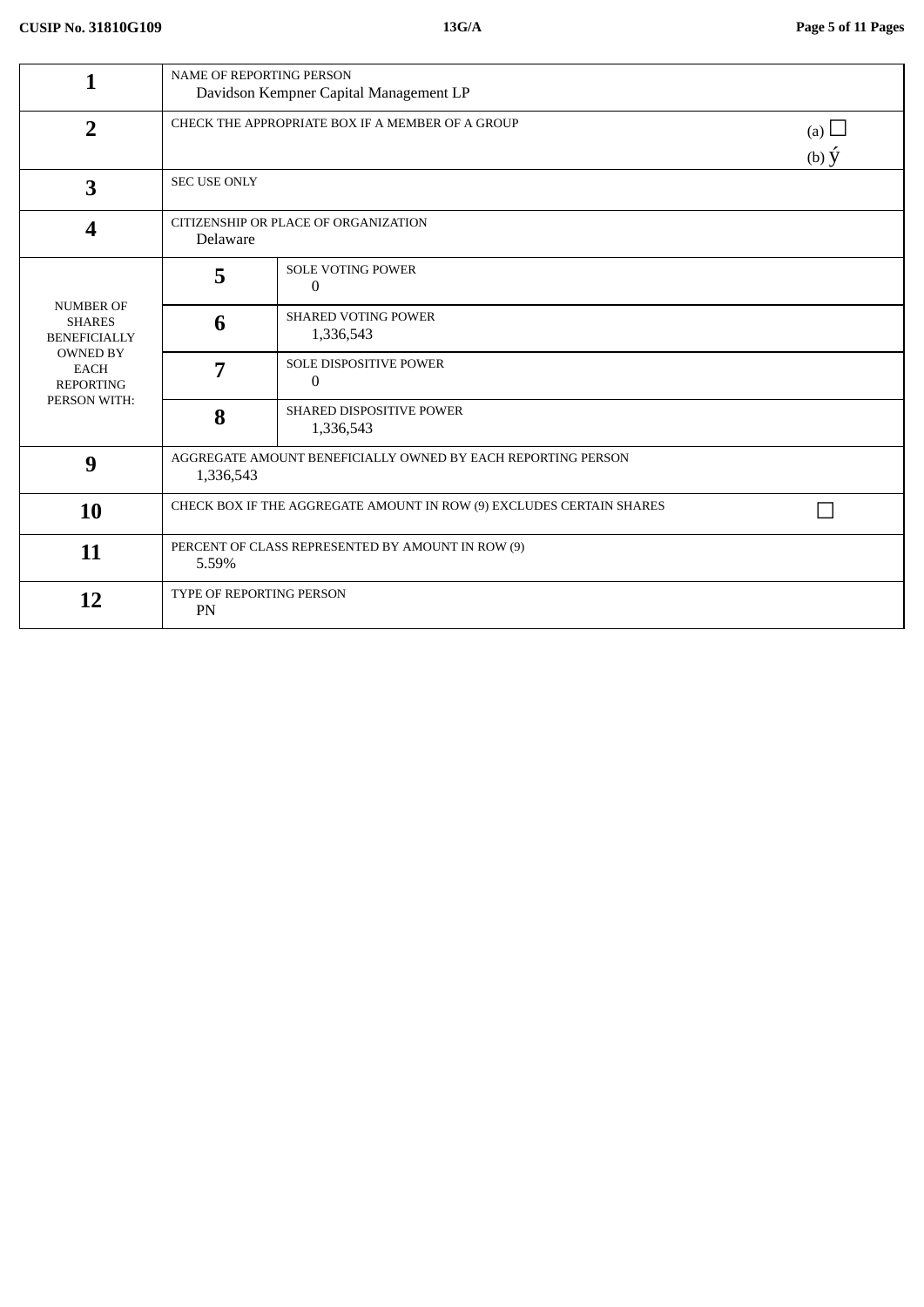| 1                                                                  | NAME OF REPORTING PERSON<br>Thomas L. Kempner, Jr.                                  |                                         |  |  |
|--------------------------------------------------------------------|-------------------------------------------------------------------------------------|-----------------------------------------|--|--|
| $\overline{2}$                                                     | CHECK THE APPROPRIATE BOX IF A MEMBER OF A GROUP<br>(a) $\Box$<br>$(b)$ $\acute{y}$ |                                         |  |  |
| 3                                                                  | <b>SEC USE ONLY</b>                                                                 |                                         |  |  |
| $\boldsymbol{4}$                                                   | CITIZENSHIP OR PLACE OF ORGANIZATION<br><b>United States</b>                        |                                         |  |  |
|                                                                    | 5                                                                                   | SOLE VOTING POWER<br>$\mathbf{0}$       |  |  |
| <b>NUMBER OF</b><br><b>SHARES</b><br><b>BENEFICIALLY</b>           | 6                                                                                   | <b>SHARED VOTING POWER</b><br>1,336,543 |  |  |
| <b>OWNED BY</b><br><b>EACH</b><br><b>REPORTING</b><br>PERSON WITH: | 7                                                                                   | <b>SOLE DISPOSITIVE POWER</b><br>0      |  |  |
|                                                                    | 8                                                                                   | SHARED DISPOSITIVE POWER<br>1,336,543   |  |  |
| 9                                                                  | AGGREGATE AMOUNT BENEFICIALLY OWNED BY EACH REPORTING PERSON<br>1,336,543           |                                         |  |  |
| 10                                                                 | CHECK BOX IF THE AGGREGATE AMOUNT IN ROW (9) EXCLUDES CERTAIN SHARES                |                                         |  |  |
| 11                                                                 | PERCENT OF CLASS REPRESENTED BY AMOUNT IN ROW (9)<br>5.59%                          |                                         |  |  |
| 12                                                                 | <b>TYPE OF REPORTING PERSON</b><br>IN                                               |                                         |  |  |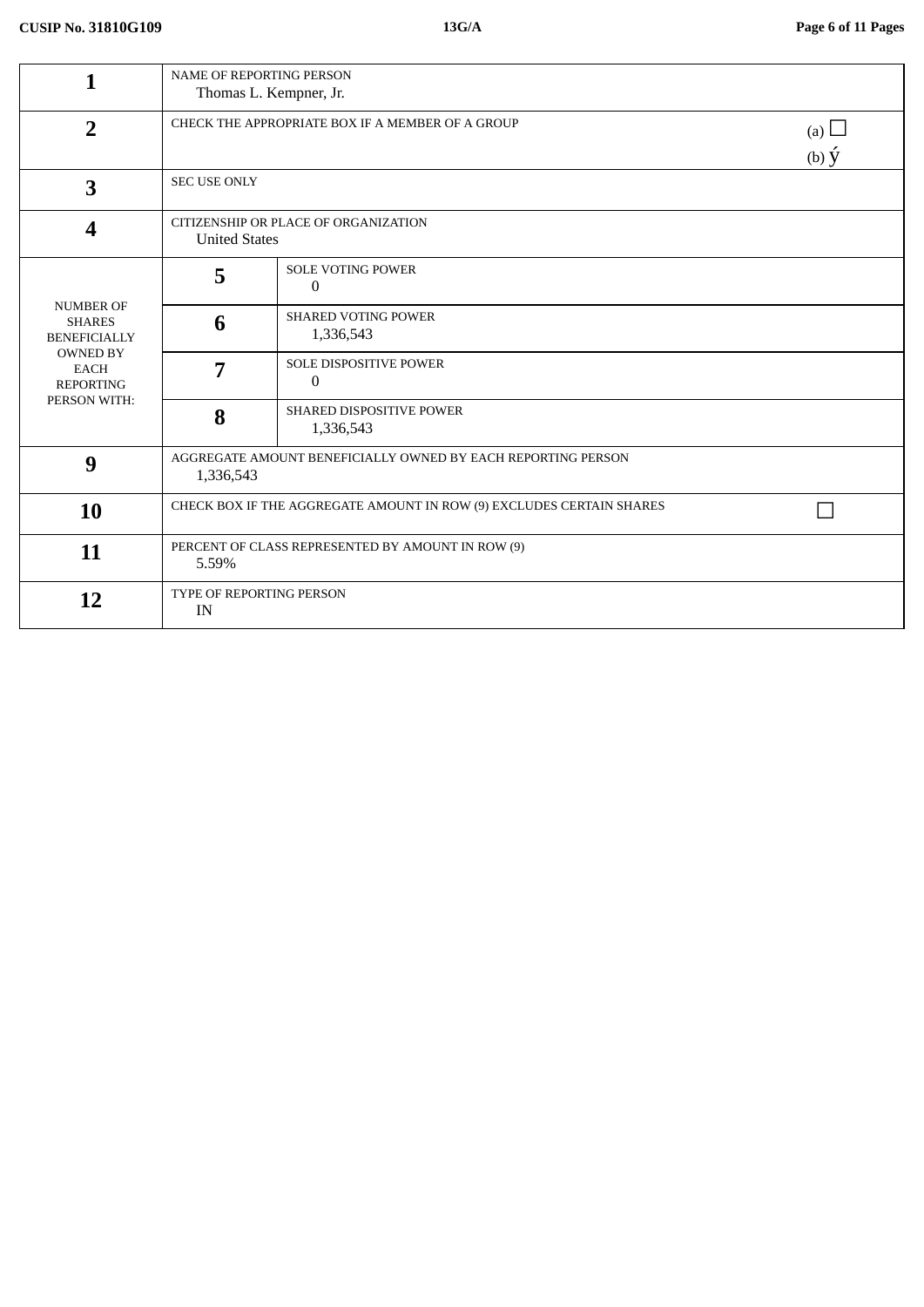| 1                                                                  | <b>NAME OF REPORTING PERSON</b><br>Anthony A. Yoseloff                    |                                            |                 |  |
|--------------------------------------------------------------------|---------------------------------------------------------------------------|--------------------------------------------|-----------------|--|
| $\overline{2}$                                                     | CHECK THE APPROPRIATE BOX IF A MEMBER OF A GROUP<br>(a) $\Box$            |                                            | $(b) \acute{y}$ |  |
| 3                                                                  | <b>SEC USE ONLY</b>                                                       |                                            |                 |  |
| 4                                                                  | CITIZENSHIP OR PLACE OF ORGANIZATION<br><b>United States</b>              |                                            |                 |  |
|                                                                    | 5                                                                         | <b>SOLE VOTING POWER</b><br>$\Omega$       |                 |  |
| <b>NUMBER OF</b><br><b>SHARES</b><br><b>BENEFICIALLY</b>           | 6                                                                         | <b>SHARED VOTING POWER</b><br>1,336,543    |                 |  |
| <b>OWNED BY</b><br><b>EACH</b><br><b>REPORTING</b><br>PERSON WITH: | 7                                                                         | SOLE DISPOSITIVE POWER<br>$\boldsymbol{0}$ |                 |  |
|                                                                    | 8                                                                         | SHARED DISPOSITIVE POWER<br>1,336,543      |                 |  |
| 9                                                                  | AGGREGATE AMOUNT BENEFICIALLY OWNED BY EACH REPORTING PERSON<br>1,336,543 |                                            |                 |  |
| 10                                                                 | CHECK BOX IF THE AGGREGATE AMOUNT IN ROW (9) EXCLUDES CERTAIN SHARES      |                                            |                 |  |
| 11                                                                 | PERCENT OF CLASS REPRESENTED BY AMOUNT IN ROW (9)<br>5.59%                |                                            |                 |  |
| 12                                                                 | <b>TYPE OF REPORTING PERSON</b><br>IN                                     |                                            |                 |  |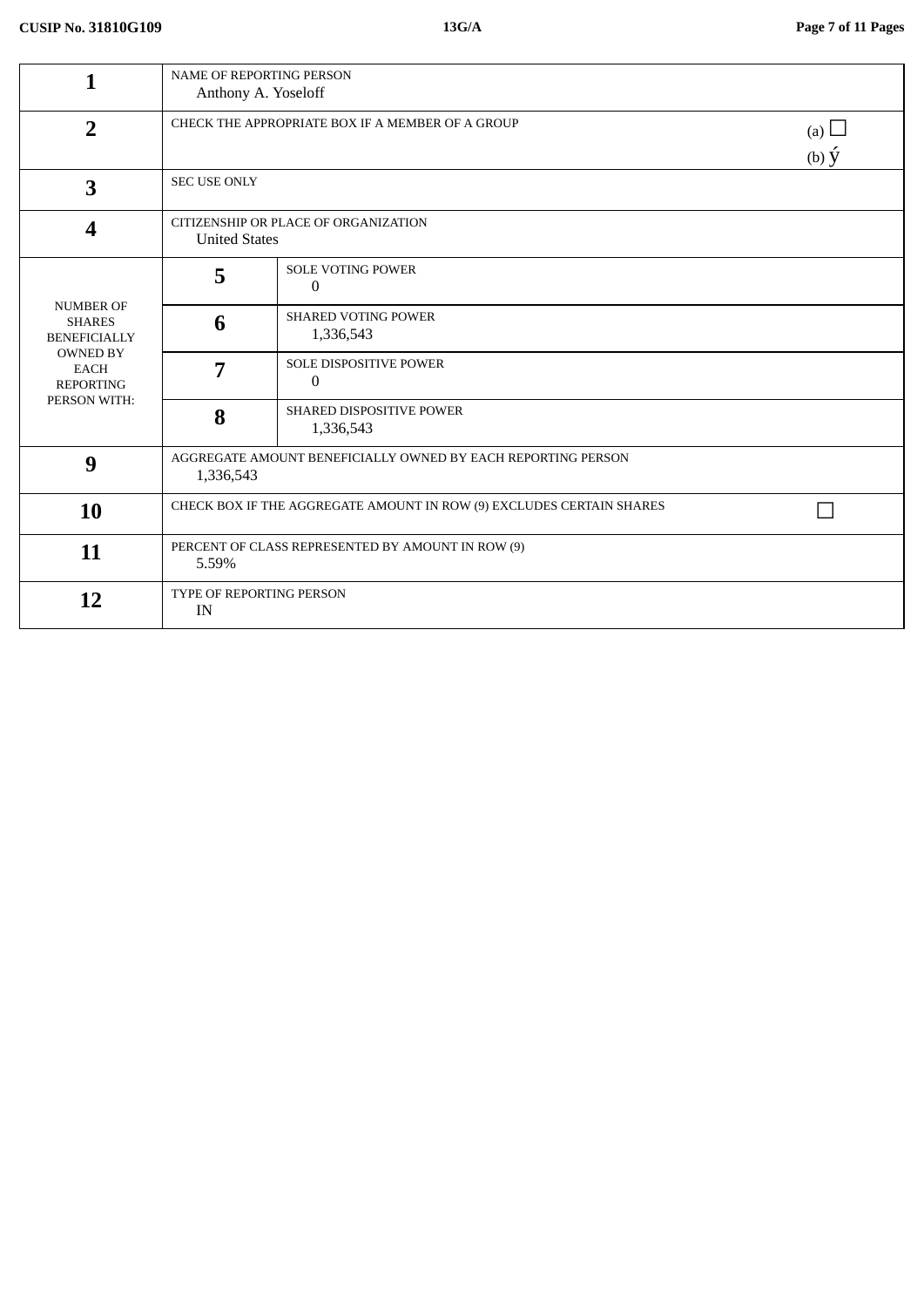**Item 1(a). NAME OF ISSUER**

FinTech Acquisition Corp. II (the "Issuer")

## **Item 1(b). ADDRESS OF ISSUER'S PRINCIPAL EXECUTIVE OFFICES**

2929 Arch Street, Suite 1703, Philadelphia, PA 19104-2870.

## **Item 2(a). NAME OF PERSON FILING**

This Statement is filed by each of the entities and persons listed below, all of whom together are referred to herein as the "Reporting Persons":

- (i) Davidson Kempner Partners, a New York limited partnership ("DKP"). MHD Management Co., a New York limited partnership ("MHD"), is the general partner of DKP and MHD Management Co. GP, L.L.C., a Delaware limited liability company, is the general partner of MHD. DKCM is responsible for the voting and investment decisions of DKP;
- (ii) Davidson Kempner Institutional Partners, L.P., a Delaware limited partnership ("DKIP"). Davidson Kempner Advisers Inc., a New York corporation, is the general partner of DKIP. DKCM is responsible for the voting and investment decisions of DKIP;
- (iii) Davidson Kempner International, Ltd., a British Virgin Islands business company ("DKIL"). DKCM is the investment manager of DKIL and is responsible for the voting and investment decisions of DKIL;
- (iv) Davidson Kempner Capital Management LP, a Delaware limited partnership and a registered investment adviser with the U.S. Securities and Exchange Commission, acts as investment manager to each of DKP, DKIP and DKIL ("DKCM"). DKCM GP LLC, a Delaware limited liability company, is the general partner of DKCM. The managing members of DKCM are Thomas L. Kempner, Jr., Eric P. Epstein, Anthony A. Yoseloff, Avram Z. Friedman, Conor Bastable, Morgan P. Blackwell, Shulamit Leviant, Patrick W. Dennis, Gabriel T. Schwartz, Zachary Z. Altschuler, James A. Michaelson and Joshua D. Morris; and
- (v) Messrs. Thomas L. Kempner, Jr. and Anthony A. Yoseloff through DKCM, are responsible for the voting and investment decisions relating to the securities held by DKP, DKIP and DKIL reported herein.

### **Item 2(b). ADDRESS OF PRINCIPAL BUSINESS OFFICE OR, IF NONE, RESIDENCE**

The address of the principal business office of each of the Reporting Persons is c/o Davidson Kempner Capital Management LP, 520 Madison Avenue, 30th Floor, New York, New York 10022.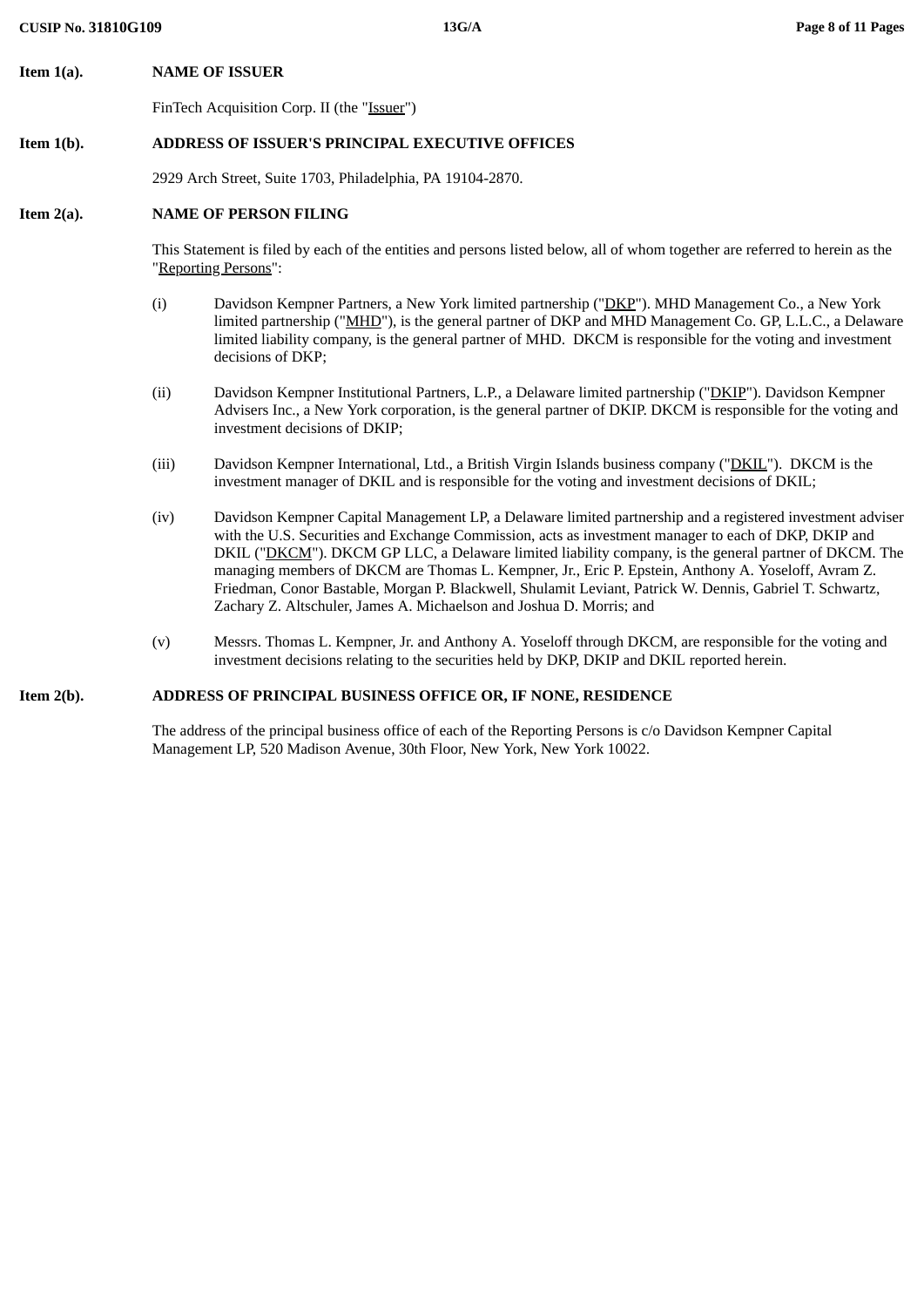**CUSIP No. 31810G109 13G/A Page 9 of 11 Pages**

| Item $2(c)$ . | <b>CITIZENSHIP</b>                                                                                                  |        |                                                                                                                                        |
|---------------|---------------------------------------------------------------------------------------------------------------------|--------|----------------------------------------------------------------------------------------------------------------------------------------|
|               | (i)                                                                                                                 |        | DKP – a New York limited partnership                                                                                                   |
|               | (ii)                                                                                                                |        | DKIP - a Delaware limited partnership                                                                                                  |
|               | (iii)                                                                                                               |        | DKIL - a British Virgin Islands business company                                                                                       |
|               | (iv)                                                                                                                |        | DKCM - a Delaware limited partnership                                                                                                  |
|               | (v)                                                                                                                 |        | Messrs. Thomas L. Kempner, Jr. and Anthony A. Yoseloff - United States                                                                 |
| Item $2(d)$ . |                                                                                                                     |        | TITLE OF CLASS OF SECURITIES                                                                                                           |
|               |                                                                                                                     |        | Common Stock, par value \$0.0001 per share (the "Common Stock")                                                                        |
| Item $2(e)$ . | <b>CUSIP NUMBER</b>                                                                                                 |        |                                                                                                                                        |
|               | 31810G109                                                                                                           |        |                                                                                                                                        |
| Item 3.       | IF THIS STATEMENT IS FILED PURSUANT TO Rules 13d-1(b), OR 13d-2(b) OR (c), CHECK WHETHER<br>THE PERSON FILING IS A: |        |                                                                                                                                        |
|               | (a)                                                                                                                 | $\Box$ | Broker or dealer registered under Section 15 of the Act;                                                                               |
|               | (b)                                                                                                                 | $\Box$ | Bank as defined in Section 3(a)(6) of the Act;                                                                                         |
|               | (c)                                                                                                                 | $\Box$ | Insurance company as defined in Section 3(a)(19) of the Act;                                                                           |
|               | (d)                                                                                                                 | $\Box$ | Investment company registered under Section 8 of the Investment Company Act of 1940;                                                   |
|               | (e)                                                                                                                 | $\Box$ | An investment adviser in accordance with Rule $13d-1(b)(1)(ii)(E)$ ;                                                                   |
|               | (f)                                                                                                                 | $\Box$ | An employee benefit plan or endowment fund in accordance with Rule $13d-1(b)(1)(ii)(F)$ ;                                              |
|               | (g)                                                                                                                 | $\Box$ | A parent holding company or control person in accordance with Rule $13d-1(b)(1)(ii)(G);$                                               |
|               | (h)                                                                                                                 | $\Box$ | A savings association as defined in Section 3(b) of the Federal Deposit Insurance Act;                                                 |
|               | (i)                                                                                                                 | $\Box$ | A church plan that is excluded from the definition of an investment company under Section $3(c)(14)$<br>of the Investment Company Act; |
|               | (j)                                                                                                                 | $\Box$ | A non-U.S. institution in accordance with Rule 13d-1(b)(1)(ii)(J);                                                                     |
|               | (k)                                                                                                                 | $\Box$ | Group, in accordance with Rule $13d-1(b)(1)(ii)(K)$ .                                                                                  |
|               |                                                                                                                     |        | If filing as a non-U.S. institution in accordance with Rule $13d-1(b)(1)(ii)(J)$ , please<br>specify the type of institution:          |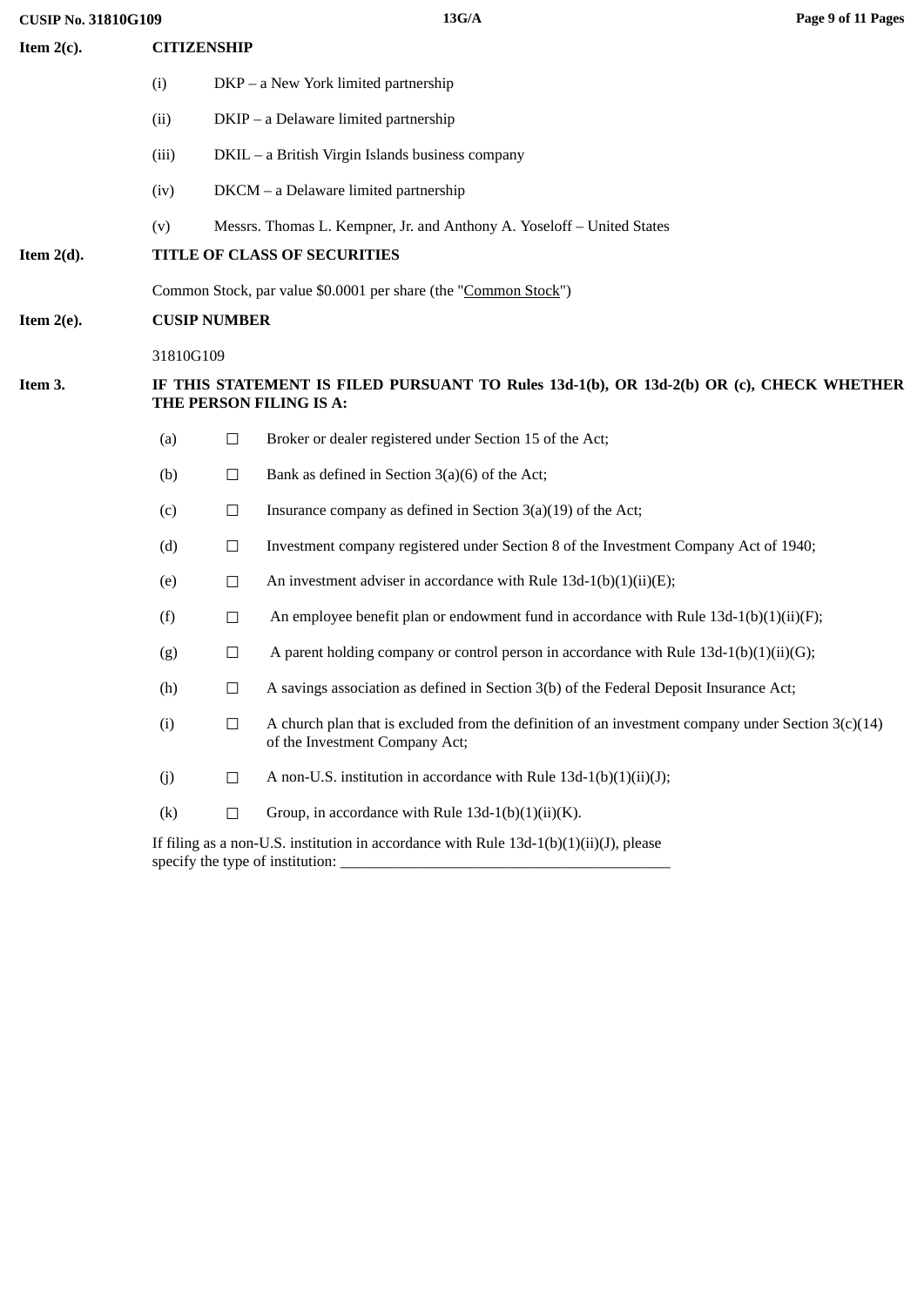#### **Item 4. OWNERSHIP**.

The information required by Items  $4(a) - (c)$  is set forth in Rows  $(5) - (11)$  of the cover page for each Reporting Person hereto and is incorporated herein by reference for each such Reporting Person.

The percentages used in this Schedule 13G/A are calculated based upon 23,893,333 shares of Common Stock issued and outstanding as of November 13, 2017, as reported in the Issuer's Quarterly Report on Form 10-Q for the quarterly period ended September 30, 2017, filed with the Securities and Exchange Commission on November 14, 2017.

### **Item 5. OWNERSHIP OF FIVE PERCENT OR LESS OF A CLASS**

Not applicable.

# **Item 6. OWNERSHIP OF MORE THAN FIVE PERCENT ON BEHALF OF ANOTHER PERSON**

Not applicable.

### **Item 7. IDENTIFICATION AND CLASSIFICATION OF THE SUBSIDIARY WHICH ACQUIRED THE SECURITY BEING REPORTED ON BY THE PARENT HOLDING COMPANY OR CONTROL PERSON**

Not applicable.

### **Item 8. IDENTIFICATION AND CLASSIFICATION OF MEMBERS OF THE GROUP**

Not applicable.

### **Item 9. NOTICE OF DISSOLUTION OF GROUP**

Not applicable.

#### **Item 10. CERTIFICATION**

Each of the Reporting Persons hereby makes the following certification:

By signing below each Reporting Person certifies that, to the best of his or its knowledge and belief, the securities referred to above were not acquired and are not held for the purpose of or with the effect of changing or influencing the control of the issuer of the securities and were not acquired and are not held in connection with or as a participant in any transaction having that purpose or effect.